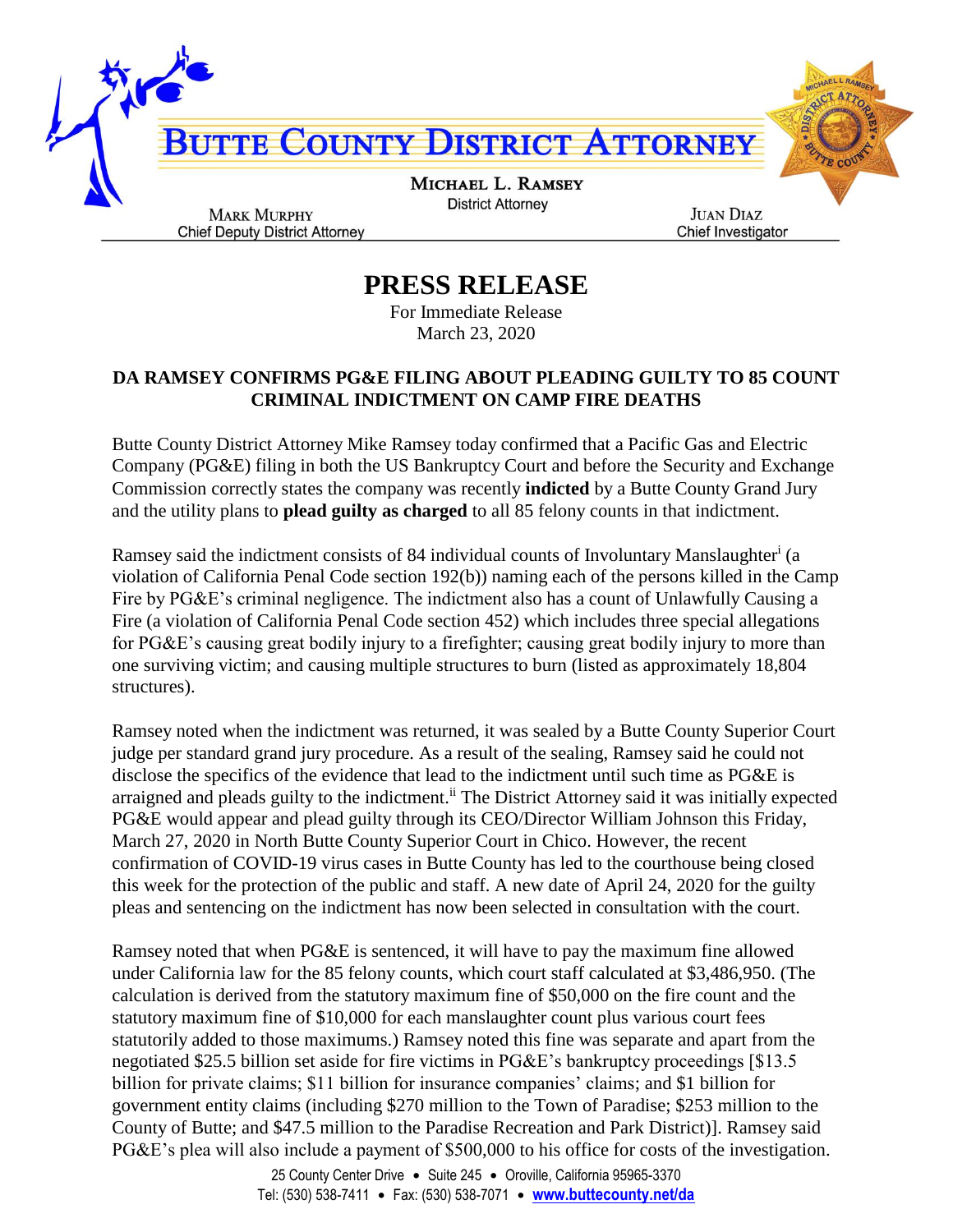Other agreements with the company included having a federally-appointed court monitor of PG&E's safety performance report to the Butte County District Attorney for the next two years and a commitment to rewater the Miocene Canal.

Ramsey said his staff had worked late last week and into the weekend to notify the next-of-kin of the Camp Fire deceased victims, with Ramsey holding a confidential Facebook Live briefing with them ahead of the expected PG&E bankruptcy/SEC disclosure today so they would not be surprised.

Ramsey noted the 16-member Grand Jury that returned the indictment was specially and secretly empaneled under a provision of the California Penal Code in March of 2019 at the Butte County Superior Court to pursue a criminal investigation into the utility's role in the Camp Fire. Per the penal code, such grand juries have a limit of one-year in which to complete their investigation. Ramsey had high praise for this assemblage of ordinary citizens who were selected from over 100 summoned potential jurors. Ramsey noted the extraordinary sacrifice of the initial 19 finally selected, who worked steadily for nearly a year without being able to tell employers, family or friends what they were working on due to the secrecy oath of Grand Jurors. "They carefully listened to nearly 100 witnesses, examined over 1400 exhibits and produced many thousands of pages of transcript," Ramsey noted.

Ramsey also acknowledged the help of many allied agencies in pursuit of the criminal investigation, including the California Attorney General's Office, Cal Fire, the FBI, the Eastern District of California U.S. Attorney's Office; and the San Mateo County District Attorney's Office.

Ramsey said by pleading guilty to each of the 85 felony counts, the utility will admit the evidence establishes its criminal responsibility for causing the Camp Fire and the deaths of 84 victims "beyond a reasonable doubt." Ramsey said the guilty plea also waives any jury or other trial; and waives any appeal, bringing finality to the victims and hopefully a bit of a sense of "justice done" for the Butte Strong community.

<sup>i</sup> The official Butte County Sheriff-Coroner count of deceased Camp Fire victims was 85. However during the subsequent investigation more information was developed which cast doubt that one of those deaths was a direct result of the Camp Fire.

ii Although prevented at this time from going into the details of the evidence supporting Pacific Gas and Electric Company's criminal responsibility for the Camp Fire and the 84 deaths, Ramsey did provide an example of **California Jury Instructions** which outlines the evidence and law necessary for a criminal jury to find guilt:

## **Unlawfully Causing a Fire (Pen Code § 452)**

To find a corporation guilty of this crime the evidence must prove that:

- 1. The corporation caused the burning of a structure/forest land/property;
- 2. The corporation did so recklessly; AND
- 3. The fire caused great bodily injury to another person.

A corporation acts recklessly when:

 $\overline{a}$ 

- 1. It is aware that its actions present a substantial and unjustifiable risk of causing a fire,
- 2. It ignores that risk, AND
- 3. Ignoring the risk is a gross deviation from what a reasonable person would have done in the same situation.